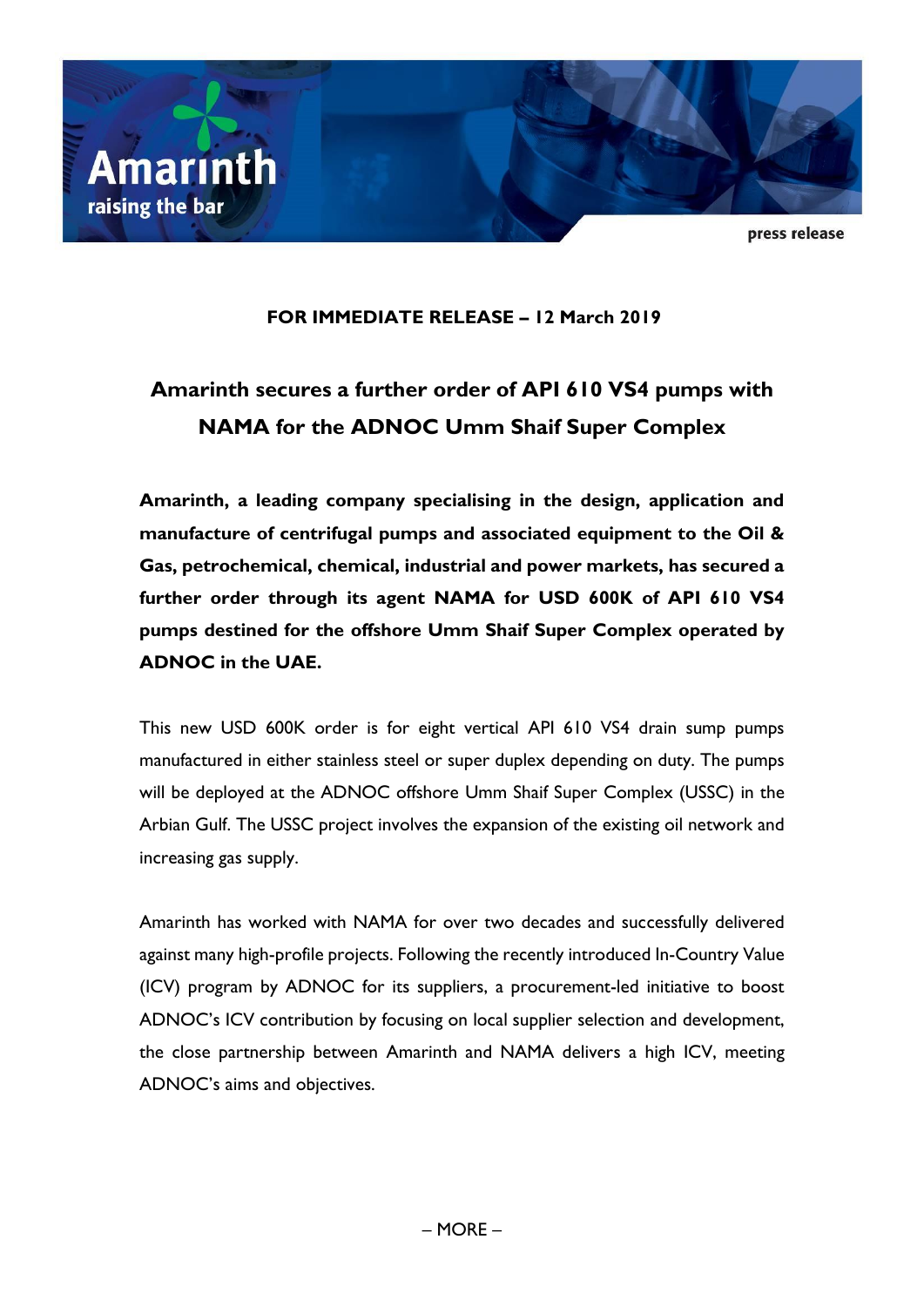Oliver Brigginshaw, Managing Director of Amarinth, commented: "We are delighted with this new order through NAMA for this significant project and in particular the recognition by ADNOC that together we are able to deliver against the commendable aims of its In-Country Value program for the UAE."

– END –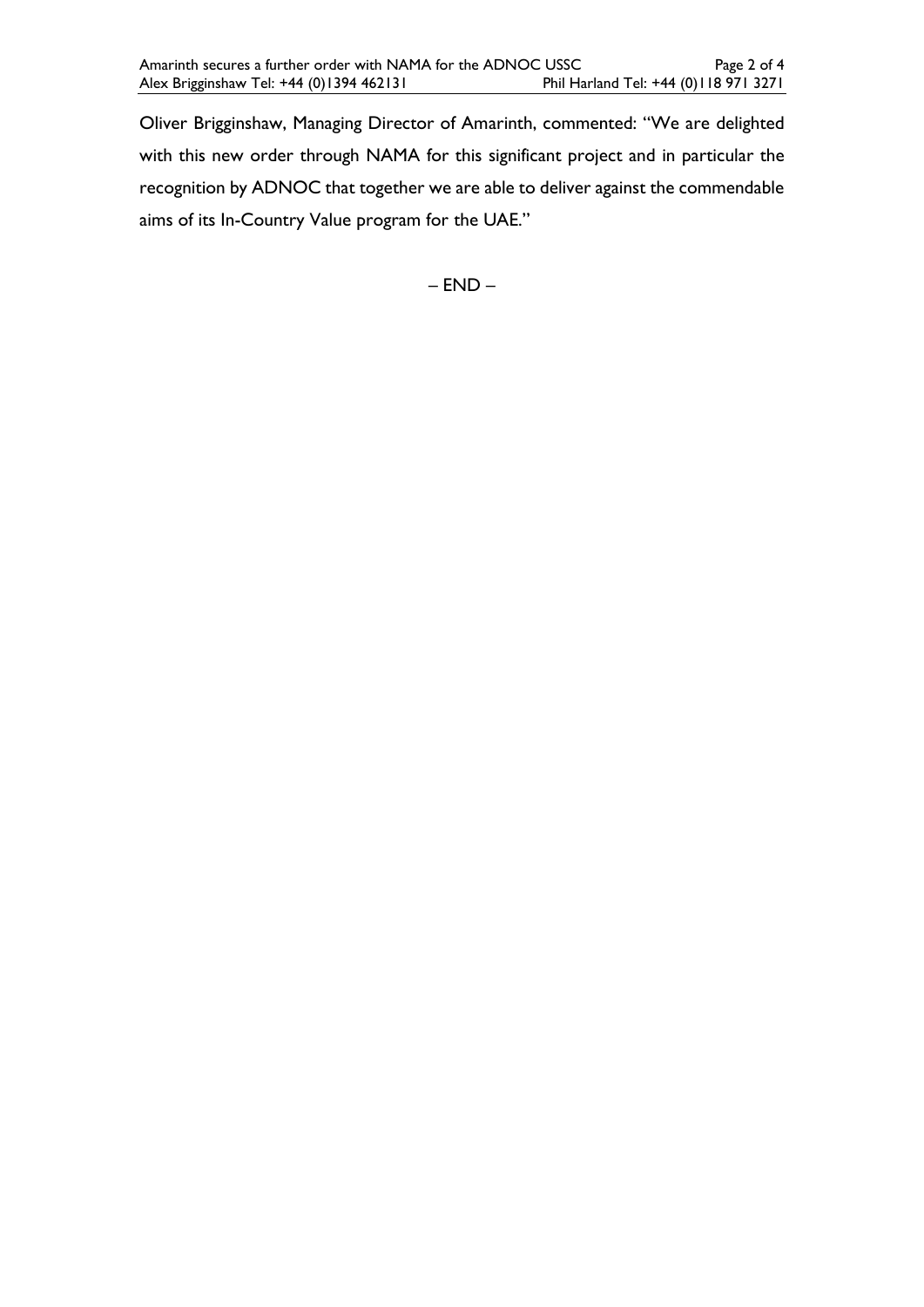

# **OPTIONAL PANEL or BOX ITEMS**

Amarinth engineers undertaking API 610 VS4 pump assembly